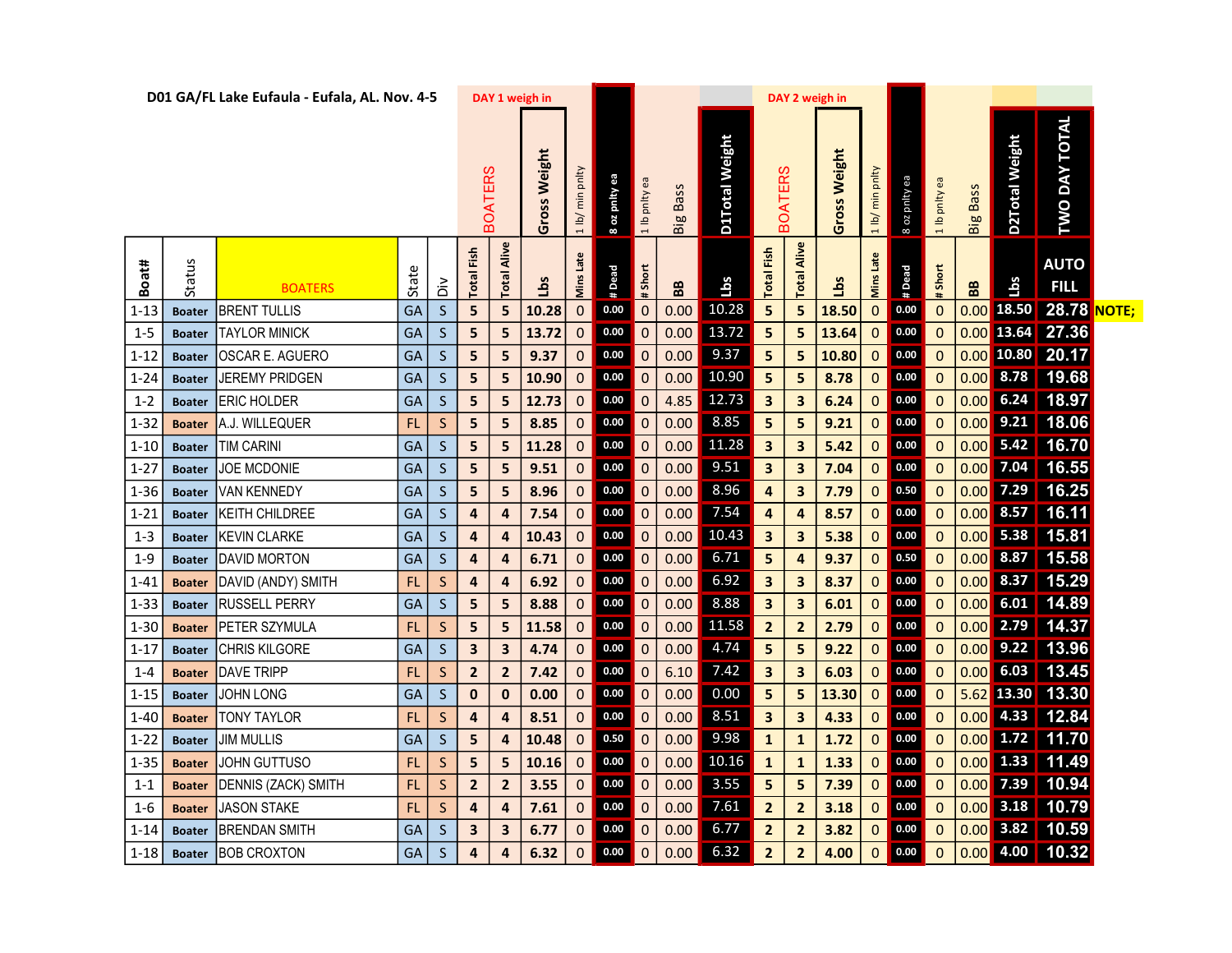| $1 - 38$ | <b>Boater</b> | <b>BRIAN RODRIGUEZ</b>     | <b>FL</b>     | S  | 5              | 5              | 10.27 | $\Omega$     | 0.00 |          | 0.00 <sub>1</sub> | 10.27 | 0              | $\mathbf{0}$            | 0.00 | 0            | 0.00 | 0 | 0.001 | 0.00 | 10.27 |
|----------|---------------|----------------------------|---------------|----|----------------|----------------|-------|--------------|------|----------|-------------------|-------|----------------|-------------------------|------|--------------|------|---|-------|------|-------|
| $1 - 26$ | <b>Boater</b> | IRANDY WOOD                | GA            | S  | 1              | $\mathbf{1}$   | 3.84  | $\Omega$     | 0.00 |          | 0.00              | 3.84  | 3              | $\overline{\mathbf{3}}$ | 5.64 | $\mathbf{0}$ | 0.00 | 0 | 0.00  | 5.64 | 9.48  |
| $1 - 39$ | <b>Boater</b> | <b>MIKE WILDER</b>         | GA            | S  | 4              | 4              | 7.32  | $\Omega$     | 0.00 |          | 0.00              | 7.32  | 1              | $\mathbf{1}$            | 2.04 | 0            | 0.00 | 0 | 0.00  | 2.04 | 9.36  |
| $1 - 11$ | <b>Boater</b> | <b>JEFFREY ZESIGER</b>     | <b>FL</b>     | S. | 3              | 3              | 6.32  | $\Omega$     | 0.00 |          | 0.00              | 6.32  | 1              | $\mathbf{1}$            | 2.90 | 0            | 0.00 | 0 | 0.00  | 2.90 | 9.22  |
| $1 - 25$ | <b>Boater</b> | <b>GARY L. TWELKEMEIER</b> | <b>FL</b>     | S  | $\bf{0}$       | 0              | 0.00  | $\Omega$     | 0.00 |          | 0.00              | 0.00  | 5.             | 5                       | 7.68 | $\Omega$     | 0.00 | 0 | 0.001 | 7.68 | 7.68  |
| $1 - 28$ | <b>Boater</b> | <b>MATT DAVIS</b>          | GA            | S  | 3              | 3              | 7.16  | $\Omega$     | 0.00 |          | 0.00              | 7.16  | 0              | $\mathbf{0}$            | 0.00 | 0            | 0.00 | 0 | 0.001 | 0.00 | 7.16  |
| $1 - 29$ | <b>Boater</b> | <b>BARRY EDIE</b>          | <b>FL</b>     | S  | 3              | 3              | 6.48  | $\Omega$     | 0.00 |          | 0.00              | 6.48  | 0              | $\mathbf{0}$            | 0.00 | $\Omega$     | 0.00 | 0 | 0.00  | 0.00 | 6.48  |
| $1 - 8$  | <b>Boater</b> | RONNIE MILLHOLLAN          | <b>GA</b>     | S  | 1              | 1              | 1.47  | $\mathbf 0$  | 0.00 |          | 0.00              | 1.47  | 3              | 3                       | 4.82 | 0            | 0.00 | 0 | 0.00  | 4.82 | 6.29  |
| $1 - 20$ | <b>Boater</b> | <b>TODD CRONIC</b>         | <b>GA</b>     | S  | 3              | 3              | 5.78  | $\Omega$     | 0.00 |          | 0.00              | 5.78  | 0              | $\mathbf{0}$            | 0.00 | $\Omega$     | 0.00 | 0 | 0.00  | 0.00 | 5.78  |
| $1 - 34$ | <b>Boater</b> | ICRAIG MONNIN              | <b>GA</b>     | S  | $\overline{2}$ | $\overline{2}$ | 5.30  | $\Omega$     | 0.00 |          | 0.00              | 5.30  | 0              | $\mathbf{0}$            | 0.00 | $\Omega$     | 0.00 | 0 | 0.001 | 0.00 | 5.30  |
| $1 - 23$ | <b>Boater</b> | <b>IROBERT BAILEY</b>      | GA            | S  | 3              | 3              | 4.86  | $\Omega$     | 0.00 |          | 0.00              | 4.86  | $\bf{0}$       | $\mathbf{0}$            | 0.00 | 0            | 0.00 | 0 | 0.001 | 0.00 | 4.86  |
| $1 - 7$  | <b>Boater</b> | ICEDRIC GOLSON             | <b>GA</b>     | S  | 1              | $\mathbf{1}$   | 1.83  | $\Omega$     | 0.00 |          | 0.00              | 1.83  | $\mathbf{1}$   | $\mathbf{1}$            | 1.61 | $\Omega$     | 0.00 | 0 | 0.00  | 1.61 | 3.44  |
| $1 - 31$ | <b>Boater</b> | <b>JOSEPH NICKOL</b>       | <b>FL</b>     | S  | 0              | 0              | 0.00  | $\Omega$     | 0.00 |          | 0.00              | 0.00  | $\overline{2}$ | $\overline{2}$          | 3.17 | 0            | 0.00 | 0 | 0.00  | 3.17 | 3.17  |
| $1 - 37$ | <b>Boater</b> | <b>JOHN MCKINNEY</b>       | <b>FL</b>     | S. | $\overline{2}$ | $\overline{2}$ | 2.69  | $\mathbf{0}$ | 0.00 |          | 0.00              | 2.69  | 0              | $\mathbf{0}$            | 0.00 | $\Omega$     | 0.00 | 0 | 0.00  | 0.00 | 2.69  |
| $1 - 16$ | <b>Boater</b> | LARRY R. JONES             | <b>GA</b>     | S. | $\mathbf{1}$   | $\mathbf{1}$   | 2.67  | $\mathbf{0}$ | 0.00 |          | 0.00 <sub>1</sub> | 2.67  | 0              | $\mathbf{0}$            | 0.00 | $\Omega$     | 0.00 | 0 | 0.001 | 0.00 | 2.67  |
| $1 - 19$ | <b>Boater</b> | <b>MIKE PRANCE</b>         | <b>FL</b>     | S  | 0              | 0              | 0.00  | $\Omega$     | 0.00 | $\Omega$ | 0.00              | 0.00  | $\bf{0}$       | $\mathbf{0}$            | 0.00 | 0            | 0.00 | 0 | 0.00  | 0.00 | 0.00  |
|          |               |                            | <b>TOTALS</b> |    | 135            | 134            | 279   |              |      |          |                   | 279   | 103            | 101                     | 210  |              |      |   |       | 209  | 488   |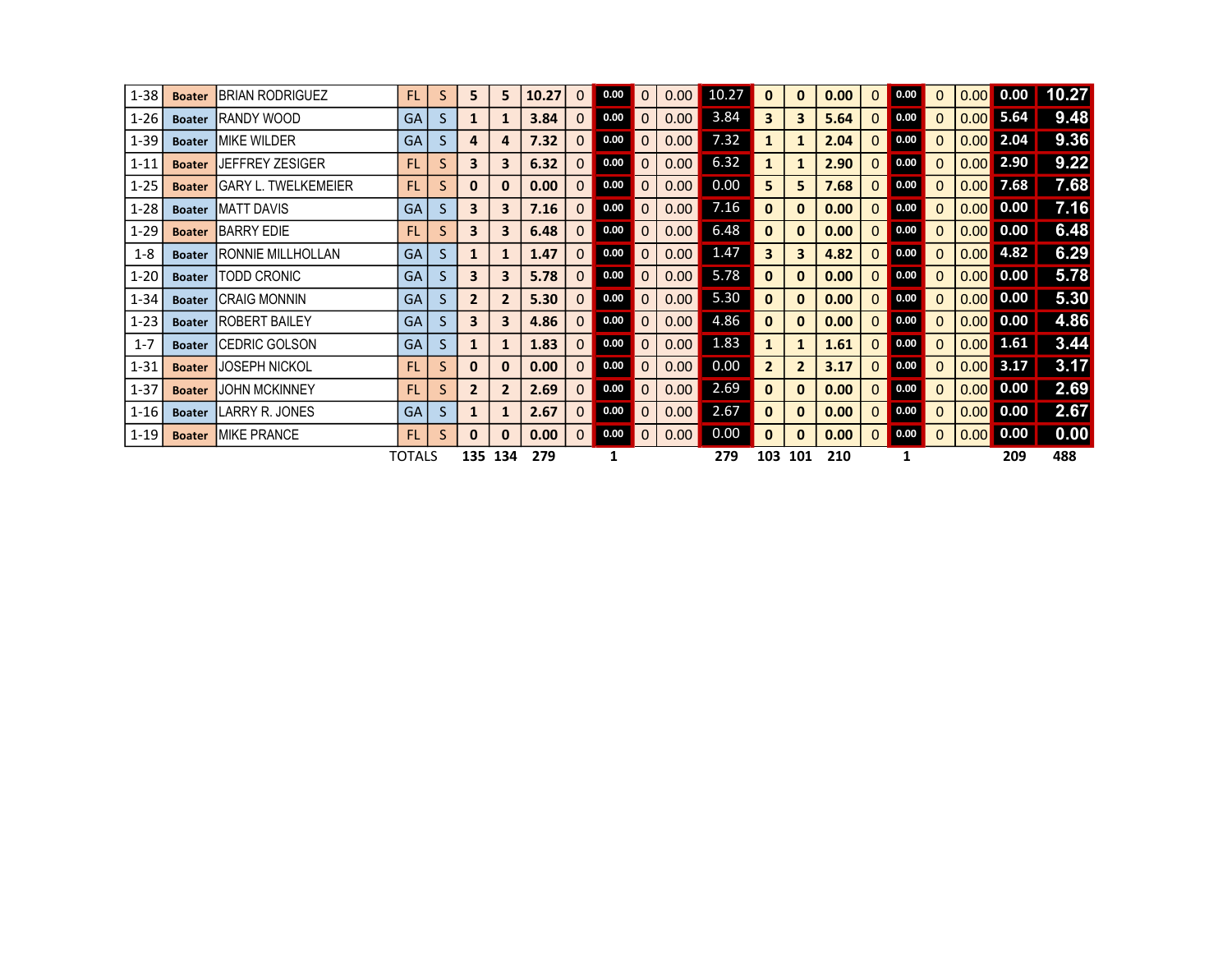|          |               | <b>Ranger Cup Winner:</b>  |           |   | <b>Brent Tullis</b> |       |  |  |                   |       |  |
|----------|---------------|----------------------------|-----------|---|---------------------|-------|--|--|-------------------|-------|--|
|          |               | <b>STATE PRIDE</b>         |           |   |                     |       |  |  |                   |       |  |
|          |               | TOP 4 each state           |           |   |                     | Total |  |  | <b>TEAM TOTAL</b> |       |  |
| $1 - 24$ | <b>Boater</b> | <b>JEREMY PRIDGEN</b>      | <b>GA</b> | S |                     | 19.68 |  |  |                   |       |  |
| $1 - 14$ | <b>Boater</b> | <b>BRENDAN SMITH</b>       | <b>GA</b> | S |                     | 10.59 |  |  |                   |       |  |
| $1 - 36$ | <b>Boater</b> | <b>VAN KENNEDY</b>         | <b>GA</b> | S |                     | 16.25 |  |  |                   |       |  |
| $1 - 9$  | <b>Boater</b> | <b>DAVID MORTON</b>        | <b>GA</b> | S |                     | 15.58 |  |  |                   | 90.57 |  |
| $1 - 37$ | <b>Boater</b> | <b>JOHN MCKINNEY</b>       | FL.       | S |                     | 2.69  |  |  |                   |       |  |
| $1 - 38$ | <b>Boater</b> | <b>BRIAN RODRIGUEZ</b>     | FL.       | S |                     | 10.27 |  |  |                   |       |  |
| $1 - 11$ | <b>Boater</b> | <b>JEFFREY ZESIGER</b>     | <b>FL</b> | S |                     | 9.22  |  |  |                   |       |  |
| $1 - 1$  | <b>Boater</b> | <b>DENNIS (ZACK) SMITH</b> | FL.       | S |                     | 10.94 |  |  |                   | 53.90 |  |
|          |               |                            |           |   |                     |       |  |  |                   |       |  |
|          |               |                            |           |   |                     |       |  |  |                   |       |  |

144.47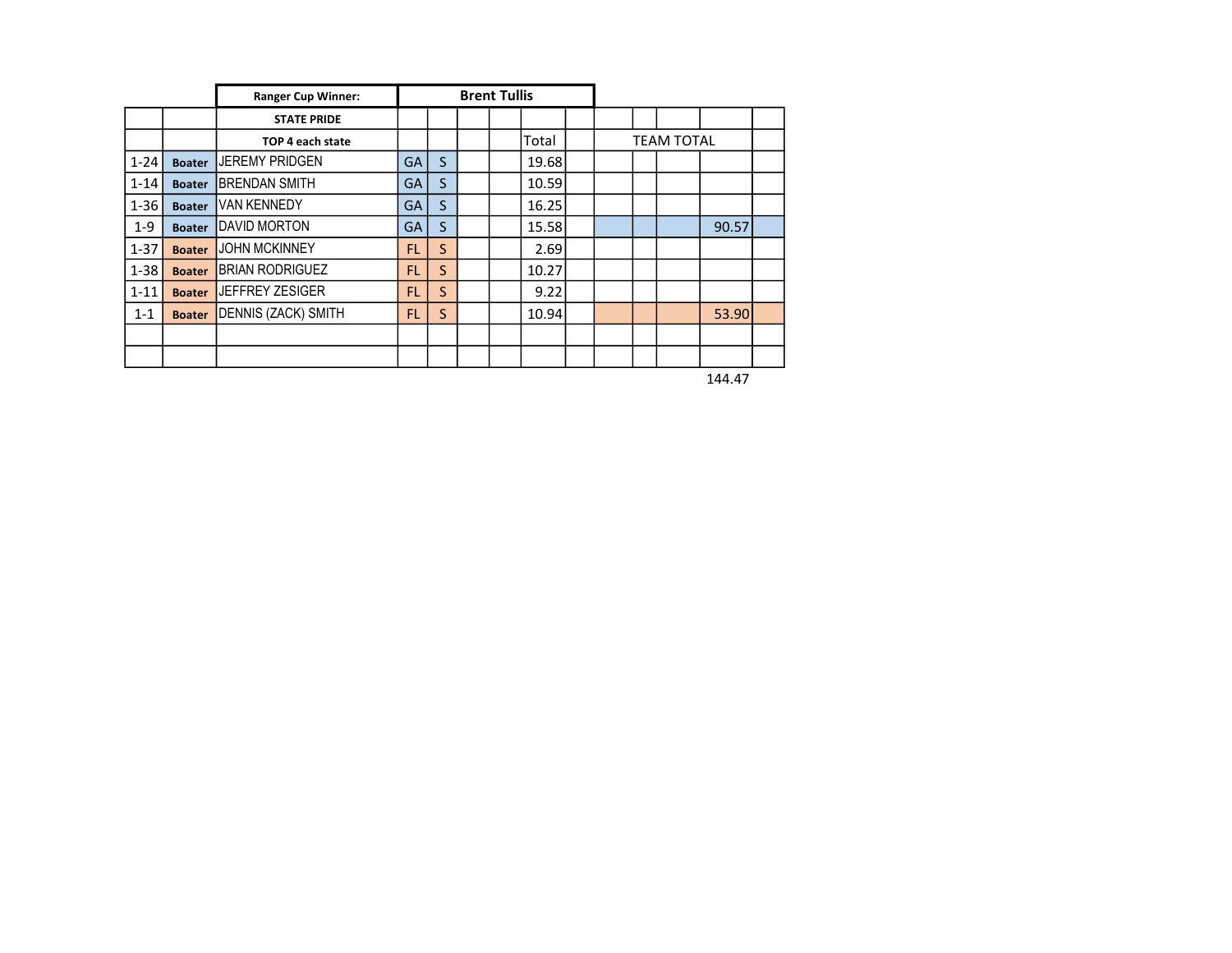|          |          |               | D01 GA/FL Lake Eufaula - Eufala, AL. Nov. 4-5 |           |              |                      |                | DAY 1 weigh in |                               |                                                         |                  |                 |                 |                         |                | DAY 2 weigh in |                 |                    |               |                  |                       |                          |
|----------|----------|---------------|-----------------------------------------------|-----------|--------------|----------------------|----------------|----------------|-------------------------------|---------------------------------------------------------|------------------|-----------------|-----------------|-------------------------|----------------|----------------|-----------------|--------------------|---------------|------------------|-----------------------|--------------------------|
|          |          |               |                                               |           |              |                      | Co-Anglers     | Gross Weight   | min pnlty<br>$1 \, \text{lb}$ | 8 oz pnity ea                                           | 1 lb pnity ea    | <b>Big Bass</b> | D1 Total Weight |                         | Co-Anglers     | Gross Weight   | 1 lb/ min pnlty | 8 oz pnity ea      | 1 lb pnity ea | <b>Big Bass</b>  | <b>D2Total Weight</b> | <b>TWO DAY TOTAL</b>     |
| D1 Boat# | D2Boat#  | Status        | <b>CO-ANGLERS</b>                             | State     | ăά           | Fish<br><b>Total</b> | Alive<br>Total | Lbs            | Mins Late                     | # Dead                                                  | #Short           | 88              | Lbs             | Fish<br>Total           | Alive<br>Total | <u>Sq</u>      | Mins Late       | # Dead             | #Short        | BB               | 16s                   | <b>UTO FIL</b>           |
| $1 - 3$  |          | 1-16 CoAngler | <b>EDWARD FRY</b>                             | FL        | $\mathsf{S}$ | 5                    | 5              | 11.36          | $\mathbf 0$                   | 0.00                                                    | $\mathbf 0$      | 0.00            | 11.36           | $\overline{\mathbf{3}}$ | 3              | 7.65           | $\mathbf{0}$    | 0.00               | $\mathbf 0$   | $\pmb{0}$        |                       | $7.65$ 19.01             |
| $1 - 2$  |          |               | 1-24 CoAngler RAY EDELEN                      | GA        | $\mathsf{S}$ | $\overline{2}$       | $\overline{2}$ | 6.03           | $\mathbf 0$                   | $\vert 0.00 \vert$                                      | $\mathbf 0$      | 0.00            | 6.03            | $-5$                    | 5              | 11.06          | $\mathbf{0}$    | 0.00               | $\mathbf 0$   | $\mathbf 0$      |                       | 11.06 17.09              |
| $1 - 35$ |          |               | 1-14   CoAngler   RAYMOND BEZANILLA           | GA        | $\mathsf{S}$ | 5                    | 5              | 9.80           | $\mathbf 0$                   | $\vert$ 0.00 $\vert$                                    | $\mathbf 0$      | 0.00            | 9.80            | $\overline{\mathbf{3}}$ | $\overline{3}$ | 7.06           | $\mathbf{0}$    | $\vert 0.00 \vert$ | $\mathbf 0$   | 0                |                       | $7.06$ 16.86             |
| $1 - 13$ |          |               | 1-36   CoAngler   RONALD BENNETT              | GA        | <sub>S</sub> | 5                    | 5              | 10.54          | $\mathbf{0}$                  | 0.00                                                    | $\boldsymbol{0}$ | 0.00            | 10.54           | $\overline{2}$          | $\overline{2}$ | 2.68           | $\mathbf{0}$    | 0.00               | $\mathbf 0$   | 0                |                       | $2.68$ 13.22             |
| $1 - 11$ |          |               | 1-40 CoAngler TIM MCTYRE                      | GA        | <sub>S</sub> | 3                    | 3              | 7.34           | 0                             | 0.00                                                    | $\mathbf 0$      | 0.00            | 7.34            | $\mathbf{3}$            | 3              | 5.44           | 0               | 0.00               | $\mathbf 0$   | 0                | 5.44                  | 12.78                    |
| $1 - 4$  | $1 - 11$ |               | CoAngler MICHAEL WHITE                        | GA        | $\mathsf{S}$ | 3                    | 3              | 5.78           | 0                             | 0.00                                                    | $\mathbf 0$      | 0.00            | 5.78            | $\overline{2}$          | $\overline{2}$ | 5.62           | 0               | $\vert$ 0.00       | $\mathbf 0$   | $\mathbf 0$      |                       | $5.62$ 11.40             |
| $1 - 33$ | $1 - 5$  |               | <b>CoAngler</b> LEE GOANS                     | FL        | $\mathsf S$  | $\overline{4}$       | $\overline{4}$ | 7.50           | $\mathbf{0}$                  | $\vert 0.00 \vert$                                      | $\mathbf 0$      | 0.00            | 7.50            | $\mathbf{1}$            | $\mathbf{1}$   | 3.30           | $\mathbf{0}$    | 0.00               | $\mathbf 0$   | $\mathbf 0$      | 3.30                  | 10.80                    |
| $1 - 36$ |          |               | 1-17   CoAngler SCOTT PERKINS                 | FL        | $\mathsf{S}$ | $\overline{4}$       | $\overline{4}$ | 8.17           | $\mathbf{0}$                  | $\begin{array}{ c c c }\n\hline\n0.00 & 0\n\end{array}$ |                  | 0.00            | 8.17            | $\mathbf{1}$            | $\mathbf{1}$   | 2.11           | $\mathbf{0}$    | 0.00               | $\mathbf 0$   | $\mathbf 0$      |                       | $2.11 \overline{)10.28}$ |
| $1 - 10$ |          |               | 1-31 CoAngler EDWARD SANKBEIL                 | FL.       | $\mathsf{S}$ | 4                    | 4              | 5.65           | $\mathbf 0$                   | $\vert 0.00 \vert$                                      | $\mathbf 0$      | 0.00            | 5.65            | $\overline{2}$          | $\overline{2}$ | 4.61           | $\mathbf 0$     | $\vert 0.00 \vert$ | $\mathbf 0$   | 0                |                       | $4.61$ 10.26             |
| $1 - 20$ |          |               | 1-13 CoAngler LEON ROY V                      | FL        | <sub>S</sub> | 3                    | 3              | 5.42           | 0                             | 0.00                                                    | $\mathbf 0$      | 0.00            | 5.42            | $\overline{2}$          | $\overline{2}$ | 4.02           | $\mathbf{0}$    | 0.00               | $\mathbf 0$   | $\mathbf 0$      | 4.02                  | 9.44                     |
| $1 - 41$ | $1 - 4$  |               | CoAngler JAMES DOYLE                          | GA        | <sub>S</sub> | $\mathbf{1}$         | $\mathbf{1}$   | 2.29           | $\mathbf{0}$                  | 0.00                                                    | $\mathbf 0$      | 0.00            | 2.29            | $\overline{3}$          | $\overline{3}$ | 6.88           | $\mathbf{0}$    | 0.00               | $\mathbf 0$   | $\mathbf{0}$     | 6.88                  | 9.17                     |
| $1 - 6$  | $1 - 9$  |               | CoAngler RAY CLOUD                            | GA        | $\mathsf{S}$ | $\overline{2}$       | $\overline{2}$ | 3.46           | $\mathbf{0}$                  | 0.00                                                    | $\mathbf 0$      | 0.00            | 3.46            | $\overline{2}$          | $\overline{2}$ | 5.62           | $\mathbf{0}$    | 0.00               | $\mathbf 0$   | 0                | 5.62                  | 9.08                     |
| $1 - 38$ |          |               | 1-33 CoAngler PAUL CHRISTIAN                  | GA        | $\mathsf{S}$ | $\mathbf{1}$         | $\mathbf{1}$   | 1.62           | $\mathbf{0}$                  | $\vert$ 0.00 $\vert$                                    | $\mathbf 0$      | 0.00            | 1.62            | $\overline{4}$          | 3              | 7.04           | $\mathbf{0}$    | $\vert$ 0.50       | $\mathbf 0$   | $\mathbf 0$      | 6.54                  | 8.16                     |
| $1 - 7$  | $1 - 27$ |               | CoAngler BRAD DURDEN                          | <b>GA</b> | $\mathsf{S}$ | $\mathsf{3}$         | $\mathsf{3}$   | 5.85           | $\mathbf 0$                   | $\vert$ 0.00 $\vert$                                    | $\mathbf 0$      | 0.00            | 5.85            | $\mathbf{1}$            | $\mathbf{1}$   | 2.12           | $\mathbf{0}$    | $\vert 0.00 \vert$ | $\mathbf 0$   | 0                | 2.12                  | 7.97                     |
| $1 - 39$ | $1 - 23$ |               | CoAngler GEORGE SCHURR                        | GA        | <sub>S</sub> | $\mathbf{1}$         | $\mathbf{1}$   | 2.90           | $\mathbf{0}$                  | 0.00                                                    | $\mathbf 0$      | 0.00            | 2.90            | $\overline{3}$          | 3              | 4.84           | $\mathbf{0}$    | 0.00               | $\mathbf 0$   | 0                | 4.84                  | 7.74                     |
| $1 - 28$ | $1 - 1$  |               | CoAngler COLE MCARTHUR                        | GA        | <sub>S</sub> | $\overline{2}$       | $\overline{2}$ | 4.01           | 0                             | 0.00                                                    | $\mathbf 0$      | 0.00            | 4.01            | $\overline{2}$          | $\overline{2}$ | 3.32           | 0               | 0.00               | $\mathbf 0$   | 0                | 3.32                  | 7.33                     |
| $1-8$    |          |               | 1-30 CoAngler AARON RUSSELL                   | FL        | $\mathsf S$  | 3                    | 3              | 5.13           | 0                             | 0.00                                                    | $\mathbf 0$      | 0.00            | 5.13            | $\mathbf{1}$            | $\mathbf{1}$   | 1.99           | 0               | $\vert$ 0.00       | $\mathbf 0$   | $\mathbf 0$      | 1.99                  | 7.12                     |
| $1 - 32$ |          |               | 1-32 CoAngler BRANDON RICKMAN                 | GA        | $\mathsf{S}$ | $\overline{3}$       | $\overline{3}$ | 5.00           | $\mathbf{0}$                  | $\vert 0.00 \vert$                                      | $\mathbf 0$      | 0.00            | 5.00            | $\mathbf{1}$            | $\mathbf{1}$   | 2.06           | $\mathbf{0}$    | 0.00               | $\mathbf 0$   | $\mathbf 0$      | 2.06                  | 7.06                     |
| $1 - 31$ |          |               | 1-35 CoAngler CHARLES ELLINGTON               | GA        | $\mathsf{S}$ | $\mathsf{3}$         | $\mathsf{3}$   | 5.82           | $\mathbf 0$                   | $\begin{array}{ c c c }\n\hline\n0.00 & 0\n\end{array}$ |                  | 0.00            | 5.82            | $\overline{\mathbf{0}}$ | $\mathbf 0$    | 0.00           | $\mathbf{0}$    | 0.00               | $\mathbf 0$   | $\mathbf 0$      | 0.00                  | 5.82                     |
| $1 - 23$ |          |               | 1-18 CoAngler RON MILLHOLLAN                  | GA        | $\mathsf{S}$ | $\mathbf{1}$         | $\mathbf{1}$   | 1.64           | $\mathbf 0$                   | $\vert 0.00 \vert$                                      | $\mathbf 0$      | 0.00            | 1.64            | $\overline{2}$          | 2              | 3.87           | $\mathbf{0}$    | $\vert 0.00 \vert$ | $\mathbf 0$   | $\boldsymbol{0}$ | 3.87                  | 5.51                     |
| $1 - 14$ |          |               | 1-21 CoAngler FRED WEARY                      | FL.       | <sub>S</sub> | $\mathbf{1}$         | $\mathbf{1}$   | 1.28           | $\mathbf{0}$                  | $\vert 0.00 \vert$                                      | $\mathbf 0$      | 0.00            | 1.28            | $\overline{2}$          | $\overline{2}$ | 3.46           | $\mathbf 0$     | 0.00               | $\mathbf 0$   | $\mathbf{0}$     | 3.46                  | 4.74                     |
| 1-40     | $1 - 12$ |               | CoAngler MIKE CHEEKS                          | GA        | <sub>S</sub> | $\mathbf{1}$         | $\mathbf{1}$   | 2.80           | $\mathbf{0}$                  | $\vert 0.00 \vert$                                      | $\mathbf 0$      | 0.00            | 2.80            | $\mathbf{1}$            | $\mathbf{1}$   | 1.32           | $\mathbf{0}$    | $\vert$ 0.00       | $\mathbf 0$   | $\mathbf{0}$     | 1.32                  | 4.12                     |
| $1 - 21$ | $1 - 3$  |               | CoAngler JON HOUPT                            | <b>GA</b> | $\mathsf{S}$ | $\mathbf{1}$         | $\mathbf{1}$   | 2.02           | 0                             | $\vert 0.00 \vert$                                      | $\mathbf 0$      | 0.00            | 2.02            | $\mathbf{1}$            | $\mathbf{1}$   | 1.47           | $\mathbf{0}$    | $\vert$ 0.00       | $\mathbf 0$   | 0                | 1.47                  | 3.49                     |
| $1 - 9$  |          |               | 1-29 CoAngler MIKEY ENNIS                     | FL        | $\mathsf{S}$ | $\mathbf{1}$         | $\mathbf{1}$   | 2.03           | $\mathbf 0$                   | $\vert 0.00 \vert$                                      | $\mathbf 0$      | 0.00            | 2.03            | $\mathbf{1}$            | $\mathbf{1}$   | 1.38           | $\mathbf{0}$    | 0.00               | $\mathbf 0$   | 0                | 1.38                  | 3.41                     |
|          |          |               | 1-22   1-26   CoAngler KENNETH WESTMORELAND   | GA        | $\mathsf{S}$ | $\overline{2}$       | $\overline{2}$ | 3.27           | $\mathbf 0$                   | 0.00 0                                                  |                  | 0.00            | 3.27            | $\mathbf{0}$            | $\mathbf 0$    | 0.00           | $\overline{0}$  | $\vert$ 0.00       | $\mathbf{0}$  | 0                |                       | $0.00$ 3.27              |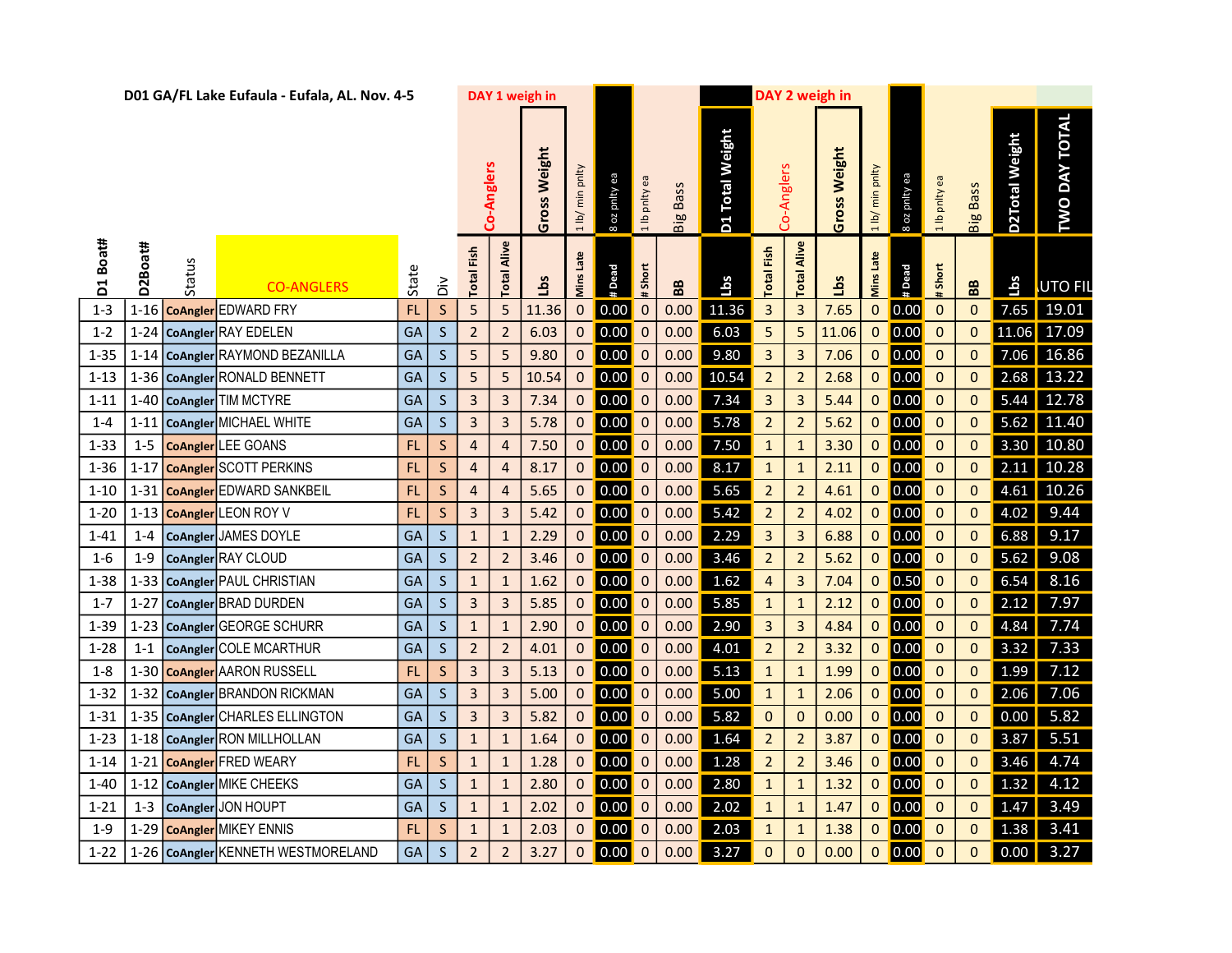| $1 - 34$ | $1 - 2$ | CoAngler GLENN BUSH                | <b>FL</b>     | S. | $\mathbf{1}$ |             | 1.57  | 0 | 0.00 | 0.00 | 1.57   |                | $\mathbf{1}$   | 1.52  | 0            | $\vert 0.00 \vert$ | $\mathbf{0}$ | 0 | 1.52  | 3.09  |
|----------|---------|------------------------------------|---------------|----|--------------|-------------|-------|---|------|------|--------|----------------|----------------|-------|--------------|--------------------|--------------|---|-------|-------|
| $1 - 18$ |         | 1-25   CoAngler   THOMAS HEALAN    | <b>GA</b>     | S. | $\mathbf 0$  | $\mathbf 0$ | 0.00  | 0 | 0.00 | 0.00 | 0.00   | $\overline{2}$ | $\overline{2}$ | 2.89  | $\mathbf{0}$ | $\vert$ 0.00       | $\mathbf{0}$ | 0 | 2.89  | 2.89  |
| $1 - 16$ |         | 1-15   CoAngler CHRISTOPHER WILDER | <b>GA</b>     | S. | $\mathbf{1}$ | 1           | 2.47  | 0 | 0.00 | 0.00 | 2.47   | 0              | $\Omega$       | 0.00  |              | $\vert$ 0.00       | $\mathbf{0}$ | 0 | 0.00  | 2.47  |
| $1 - 17$ |         | 1-38 CoAngler DEAN BALDWIN         | <b>FL</b>     | S. | $\mathbf{1}$ |             | 2.25  | 0 | 0.00 | 0.00 | 2.25   |                | $\Omega$       | 0.00  | 0            | $\vert$ 0.00       | $\Omega$     | 0 | 0.00  | 2.25  |
| $1 - 5$  | 1-6     | CoAngler DAN JONES                 | <b>GA</b>     | S. | 1            |             | 2.24  | 0 | 0.00 | 0.00 | 2.24   | 0              | $\mathbf{0}$   | 0.00  | 0            | $\vert$ 0.00       | $\mathbf{0}$ | 0 | 0.00  | 2.24  |
| $1 - 29$ |         | 1-22   CoAngler DYLAN ETTINGER     | <b>GA</b>     | S. | 1            | 1           | 1.79  | 0 | 0.00 | 0.00 | 1.79   | 0              | $\mathbf{0}$   | 0.00  | 0            | $\vert 0.00 \vert$ | $\mathbf{0}$ | 0 | 0.00  | 1.79  |
| $1 - 27$ |         | 1-28 CoAngler MICHAEL DAVIS        | <b>FL</b>     | S. | $\mathbf{1}$ |             | 1.77  | 0 | 0.00 | 0.00 | 1.77   | 0              | $\mathbf{0}$   | 0.00  | 0            | $\vert$ 0.00       | $\mathbf{0}$ | 0 | 0.00  | 1.77  |
| $1 - 30$ |         | 1-41   CoAngler   TIM WEREDYK      | <b>GA</b>     | S. | 1            |             | 1.72  | 0 | 0.00 | 0.00 | 1.72   | 0              | $\Omega$       | 0.00  |              | $\vert 0.00 \vert$ | $\mathbf{0}$ | 0 | 0.00  | 1.72  |
| $1 - 25$ |         | 1-10 CoAngler TREY HESTER          | <b>GA</b>     | S. | $\mathbf{1}$ |             | 1.71  | 0 | 0.00 | 0.00 | 1.71   | 0              | $\mathbf{0}$   | 0.00  | 0            | $\vert 0.00 \vert$ | $\Omega$     | 0 | 0.00  | 1.71  |
| $1 - 24$ |         | 1-20 CoAngler RICHARD PREDMORE     | <b>FL</b>     | S. | $\mathbf{1}$ |             | 1.54  | 0 | 0.00 | 0.00 | 1.54   | 0              | $\Omega$       | 0.00  | 0            | $\vert$ 0.00       | $\mathbf{0}$ | 0 | 0.00  | 1.54  |
| $1 - 1$  |         | 1-37 CoAngler TONY RAY             | <b>GA</b>     | S. | $\mathbf{0}$ | $\mathbf 0$ | 0.00  | 0 | 0.00 | 0.00 | 0.00   | 0              | $\mathbf{0}$   | 0.00  | 0            | $\vert 0.00 \vert$ | $\mathbf{0}$ | 0 | 0.00  | 0.00  |
| $1 - 12$ |         | 1-34   CoAngler CHUCK FOSTER       | <b>FL</b>     | S. | $\Omega$     | $\Omega$    | 0.00  | 0 | 0.00 | 0.00 | 0.00   | 0              | $\mathbf{0}$   | 0.00  | 0            | $\vert$ 0.00       | $\mathbf{0}$ | 0 | 0.00  | 0.00  |
| $1 - 15$ |         | 1-39   CoAngler ROBERT J. MILLER   | <b>FL</b>     | S. | $\mathbf 0$  | $\mathbf 0$ | 0.00  | 0 | 0.00 | 0.00 | 0.00   | 0              | $\mathbf{0}$   | 0.00  | 0            | $\vert$ 0.00       | $\mathbf{0}$ | 0 | 0.00  | 0.00  |
| $1 - 26$ | $1 - 7$ | <b>CoAngler</b> JOHN GASPERAK      | <b>FL</b>     | S. | $\mathbf{0}$ | $\Omega$    | 0.00  | 0 | 0.00 | 0.00 | 0.00   | 0              | $\Omega$       | 0.00  | 0            | $\vert$ 0.00       | $\mathbf{0}$ | 0 | 0.00  | 0.00  |
| $1 - 37$ | $1 - 8$ | CoAngler KEN QUINTANA              | <b>GA</b>     | S. | $\mathbf{0}$ | $\mathbf 0$ | 0.00  | 0 | 0.00 | 0.00 | 0.00   | 0              | $\mathbf{0}$   | 0.00  | $\mathbf{0}$ | $\vert$ 0.00       | $\mathbf{0}$ | 0 | 0.00  | 0.00  |
| $1 - 19$ |         | 1-19 CoAngler JAMES HATCH          | <b>FL</b>     | S. | 0            | $\Omega$    | 0.00  | 0 | 0.00 | 0.00 | 0.00   |                | $\mathbf{0}$   | 0.00  |              | $\vert$ 0.00       | $\mathbf{0}$ | 0 | 0.00  | 0.00  |
|          |         |                                    | <b>TOTALS</b> |    | 73           | 73          | 143.8 |   | 0    |      | 143.77 | 51             | 50             | 103.3 |              | 0.5                |              |   | 102.8 | 246.6 |